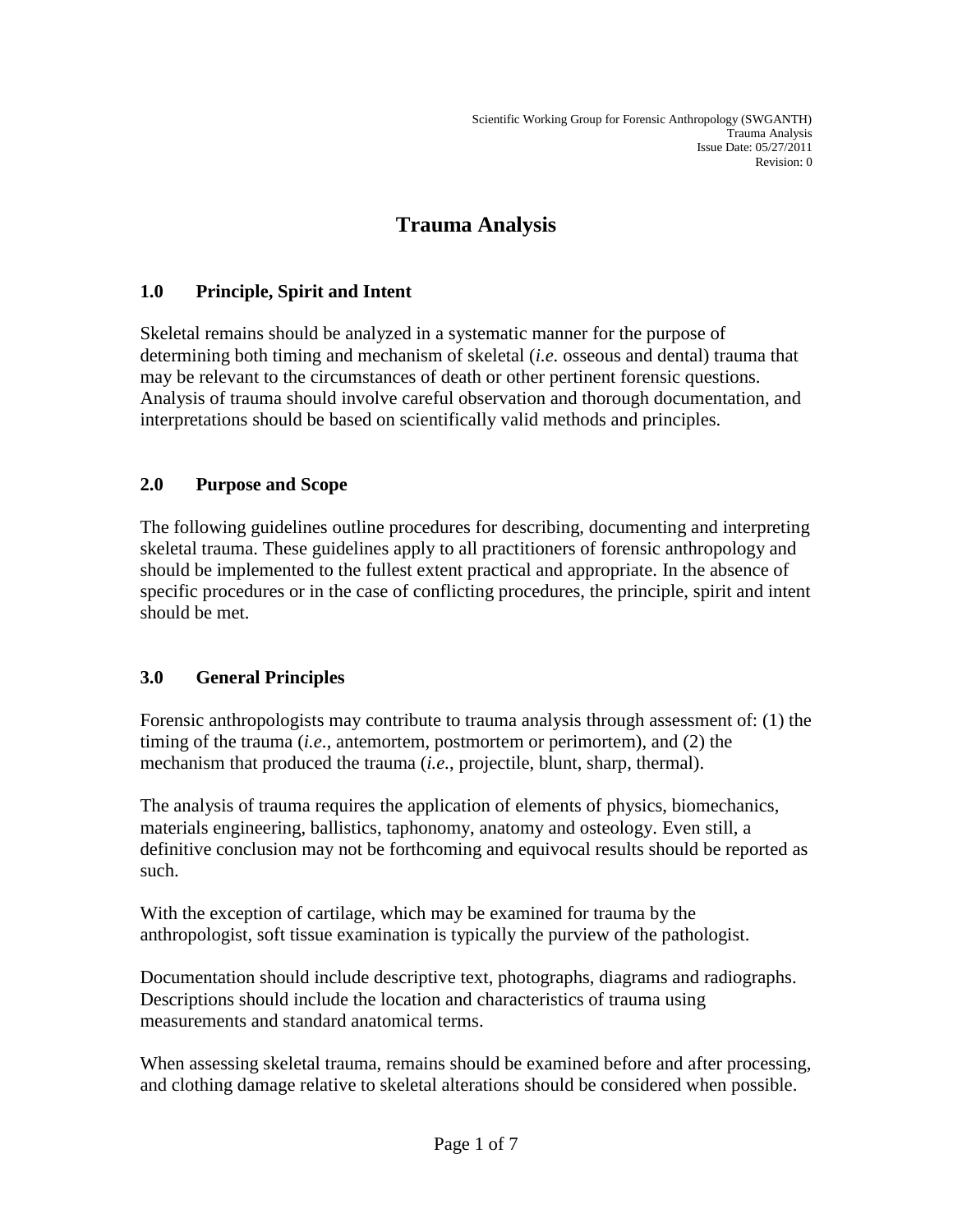Careful consideration should be given when estimating the post-injury interval.

A distinction must be drawn between description and interpretation. A description is essential to any report of trauma, but it is important to reserve an interpretation for cases where observations supporting a specific conclusion can be enumerated.

#### **4.0 Best Practices**

#### 4.1 Trauma Timing

Characteristics and morphology of the alteration are used to assess when the trauma occurred relative to the death of the individual. Trauma timing may be classified as antemortem or perimortem. Postmortem alterations to bone are considered taphonomic events rather than trauma but will be addressed in these guidelines.

To classify trauma timing, the alteration should be examined visually. Examination may also include the use of a low magnification microscope and/or radiography. When a distinction cannot be made between antemortem, postmortem and perimortem, this should be clearly stated.

#### 4.1.1 Antemortem Trauma

Antemortem trauma refers to an alteration produced before an individual's death that displays evidence of osteogenic reaction. Features that may indicate antemortem trauma include:

- Evidence of healing or healed fractures
- Development of a pseudarthrosis
- **Trauma-induced degenerative joint disease**
- $\blacksquare$  Infectious response
- Dental fractures with worn edges
- Surgically implanted devices

When trauma is classified as antemortem, consideration should be given to:

- Fracture type (e.g., simple, spiral) and the degree of healing to the fractured edges/margins
- The age of (time since) the trauma, which may affect the ability to identify the mechanism of trauma
- Biological factors such as age, sex, pathology and nutrition, which may affect healing rate
- Whether the trauma may present evidence for identification and cause and/or manner of death
- Whether re-injury may have occurred, interrupting the healing process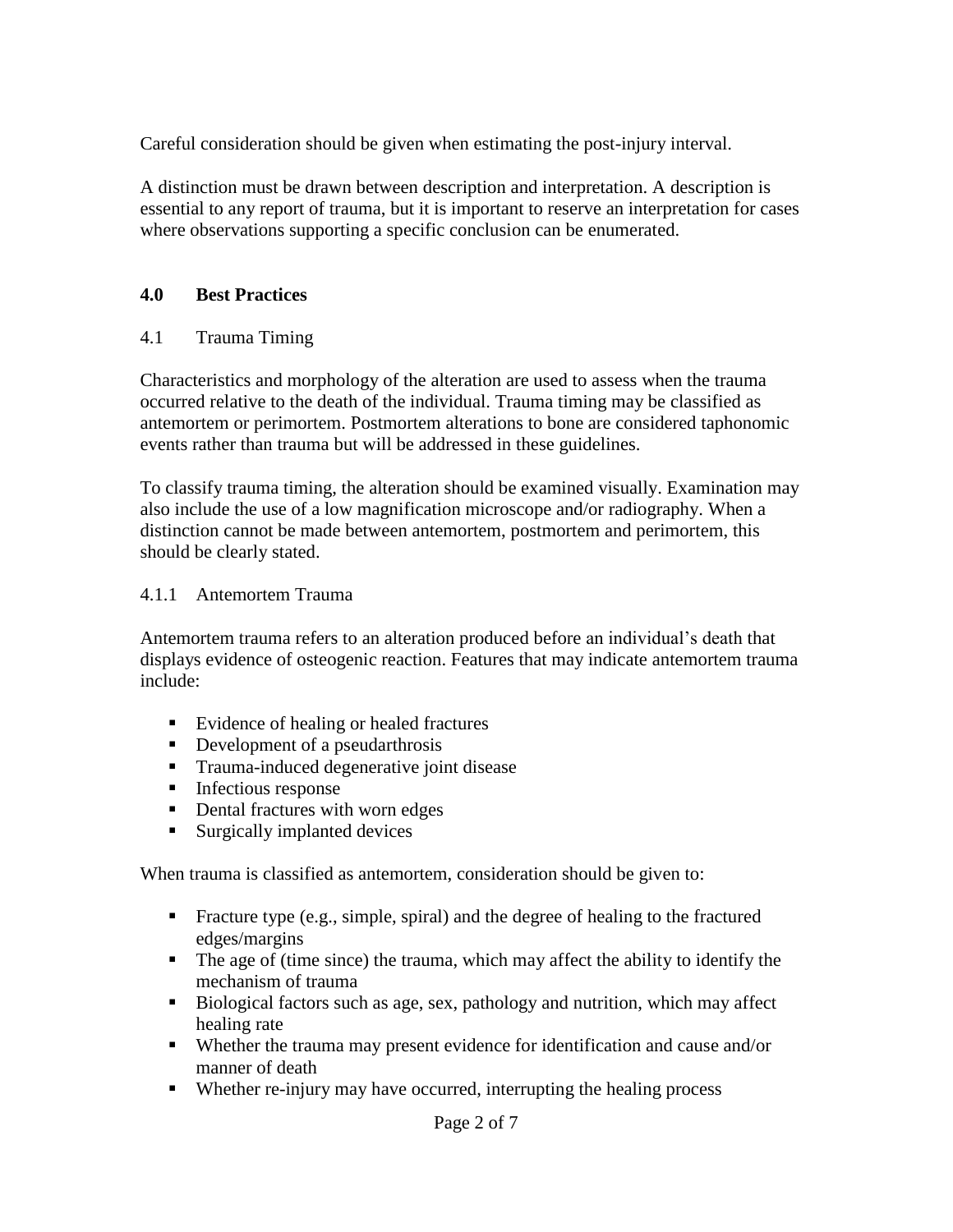#### 4.1.2 Perimortem Trauma

Perimortem trauma refers to an injury occurring at or around the time of death. Because of the properties of bone, the timing of injury is less precise when evaluating bone than when evaluating soft tissue. Within the anthropological realm, perimortem is determined on the basis of evidence of the biomechanical fracture characteristics of fresh bone. Perimortem trauma is a category in which remains lack evidence of healing and lack diagnostic taphonomic evidence of postmortem damage. Features that may indicate perimortem trauma include:

- A lack of osteological activity such as healing or infectious response
- $\blacksquare$  The presence of fresh bone fracture characteristics (e.g., plastic response)
- The absence of dry bone fracture characteristics (e.g., angular fractures)
- An overall fracture pattern characteristic of a terminal event (e.g., rapid deceleration event)

When trauma is classified as perimortem, consideration should be given to:

- Cautious use of the term perimortem, since it is used with varied temporal precisions within the forensic community; thus, an explanation of the term should be provided with clear reasons for a perimortem classification
- The inability to distinguish between antemortem, perimortem and postmortem damage should be clearly stated
- Classification of trauma as perimortem is strengthened when the mechanism can be identified
- Other indicators that may establish trauma as perimortem (e.g., hair entrapped in bone with associated blunt trauma injuries, the presence of blood staining)

## 4.1.3 Postmortem Damage

Postmortem damage refers to taphonomic alteration or defects produced after an individual's death that are unassociated with the death event. Features that may indicate postmortem damage include:

- **Differentially stained or recently exposed surfaces**
- $\blacksquare$  A lack of healing
- Characteristics of the break lacking evidence of a plastic component.
- Pattern of damage

When alterations are classified as postmortem damage, consideration should be given to:

- **Terminology used to describe the alteration terms such as "damage" or** "breakage" are preferred when describing postmortem incidents; the term "fracture" should be reserved for viable bone
- Possible confusion with perimortem trauma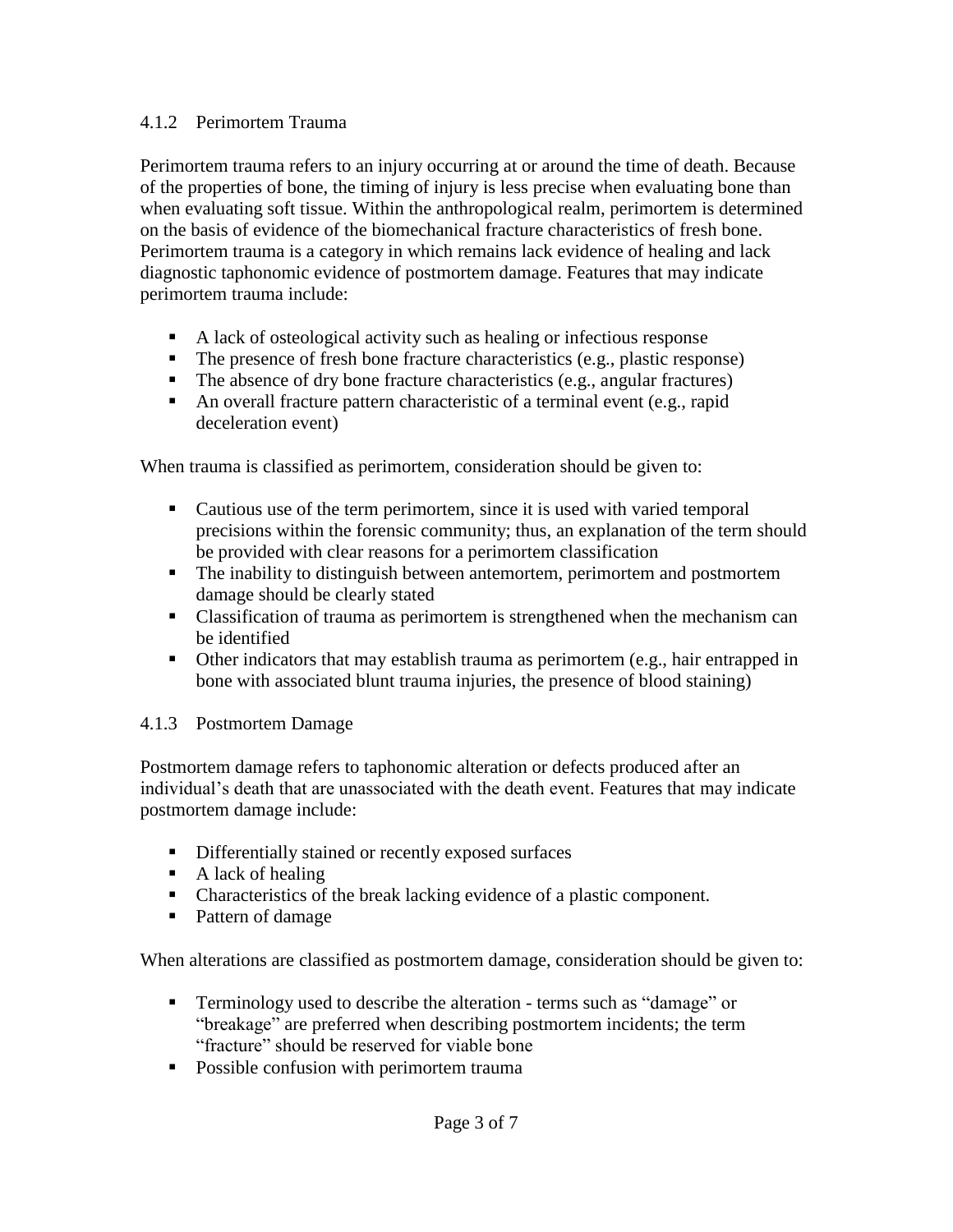## 4.2 Trauma Mechanism

Trauma mechanism refers to the force(s) that produce skeletal alterations and may be classified as resulting from high-velocity projectile, sharp force, blunt force or thermal exposure. Assessment of trauma mechanism is dependent on pattern recognition as well as the contributions of intrinsic and extrinsic factors that dictate the way bone fractures.

To classify trauma mechanism, the alteration should be examined visually and, when possible, before processing occurs. Examination may also include the use of a low magnification microscope and/or radiography. Reconstruction of fractured bones should be done to clearly establish the trauma mechanism unless circumstances do not permit reconstruction. Fracture margins and the angle of fracture surfaces can be important in interpretation and should be examined before reconstruction. Observed patterns should be compared to literature or other reference material to aid in classification of mechanism. Sequence multiple wounds only when there are clear indications of the order. When temporal wound sequencing cannot be done by the analyst, this should be clearly stated.

# 4.2.1 High-Velocity Projectile Trauma

High-velocity projectile trauma is produced by impact from a projectile (typically gunshot or explosive-related) traveling at a high rate of speed. Features indicating highvelocity projectile trauma include:

- The presence of a projectile in association with the bone
- **Projectile entrance and/or exit wound characteristics**
- The presence of residue, wipe or remnants of the projectile
- **Fracture pattern indicating a high velocity impact**
- Beveling of concentric fractures in bones of the cranial vault that indicate an internal to external force

When alterations are classified as high-velocity projectile trauma, consideration should be given to:

- Identification of entrance and exit wounds providing description (indicating details of bevel), measurements, anatomic location and projectile direction relative to anatomy
- Examination of the endocranial surface for an impact site in the absence of an exit defect
- The presence of gunshot residue (e.g., soot and other materials discharged from a gun) that may represent close proximity of muzzle to target
- Using the term "bullet wipe" instead of "lead wipe," since the outer surface of a bullet may be composed of materials other than lead
- The possibility of plastic deformation occurring when the projectile is slowed before impact by an intermediate target or energy loss during flight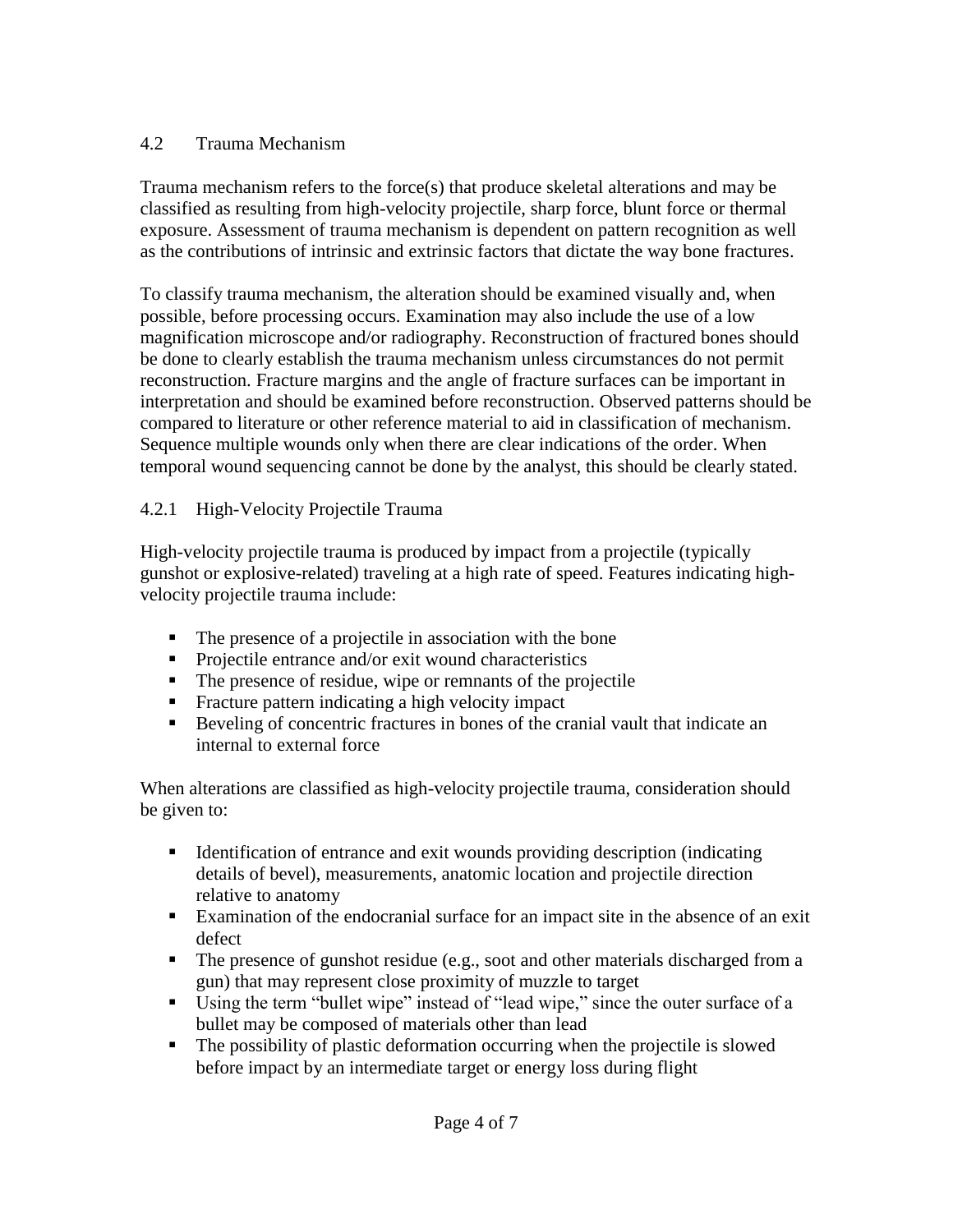## 4.2.2 Blunt Force Trauma

Blunt force trauma is produced by low-velocity impact from a blunt object (e.g., being struck by an object or concussive wave) or the low-velocity impact of a body with a blunt surface (e.g., motor vehicle accident or fall). Features indicating blunt force trauma include:

- Plastic deformation
- Delamination
- Fracture pattern indicating a low-velocity impact
- **Location and characteristics of known clinical fractures (e.g., parry, Colles, tea** cup, or overall patterns seen in auto collisions or falls from great heights)
- **Fractures in contiguous or anatomically related bone**
- Tool marks or tool impressions indicating an impact site
- Beveling of concentric fractures in the cranial vault that indicate an external to internal force

When alterations are classified as blunt force trauma, consideration should be given to:

- The possible presence of other substances or materials at or within the alteration
- Possible latent impact sites on the cranium in the form of dark stains resulting from entrapped blood and fat within crushed diploë
- The distribution pattern of the fractures; a single impact can result in fractures of several bones (e.g., a fall resulting in serial rib fractures, shaking an infant resulting in rib and long bone fractures).
- Possible sharp force component
- Hyoid bone fractures since they may result from postmortem insult or an unfused horn that may mimic trauma

#### 4.2.3 Sharp Force Trauma

Sharp force trauma is produced by a tool that is edged, pointed or beveled. Features indicating sharp force trauma include:

- **Straight-line incised alterations**
- Punctures or gouges
- Chop or hack marks (clefts)
- $\blacksquare$  Kerfs

When alterations are classified as sharp force trauma, consideration should be given to:

- Casting the alteration, where appropriate
- The possible presence of other substances or materials present at or within the alteration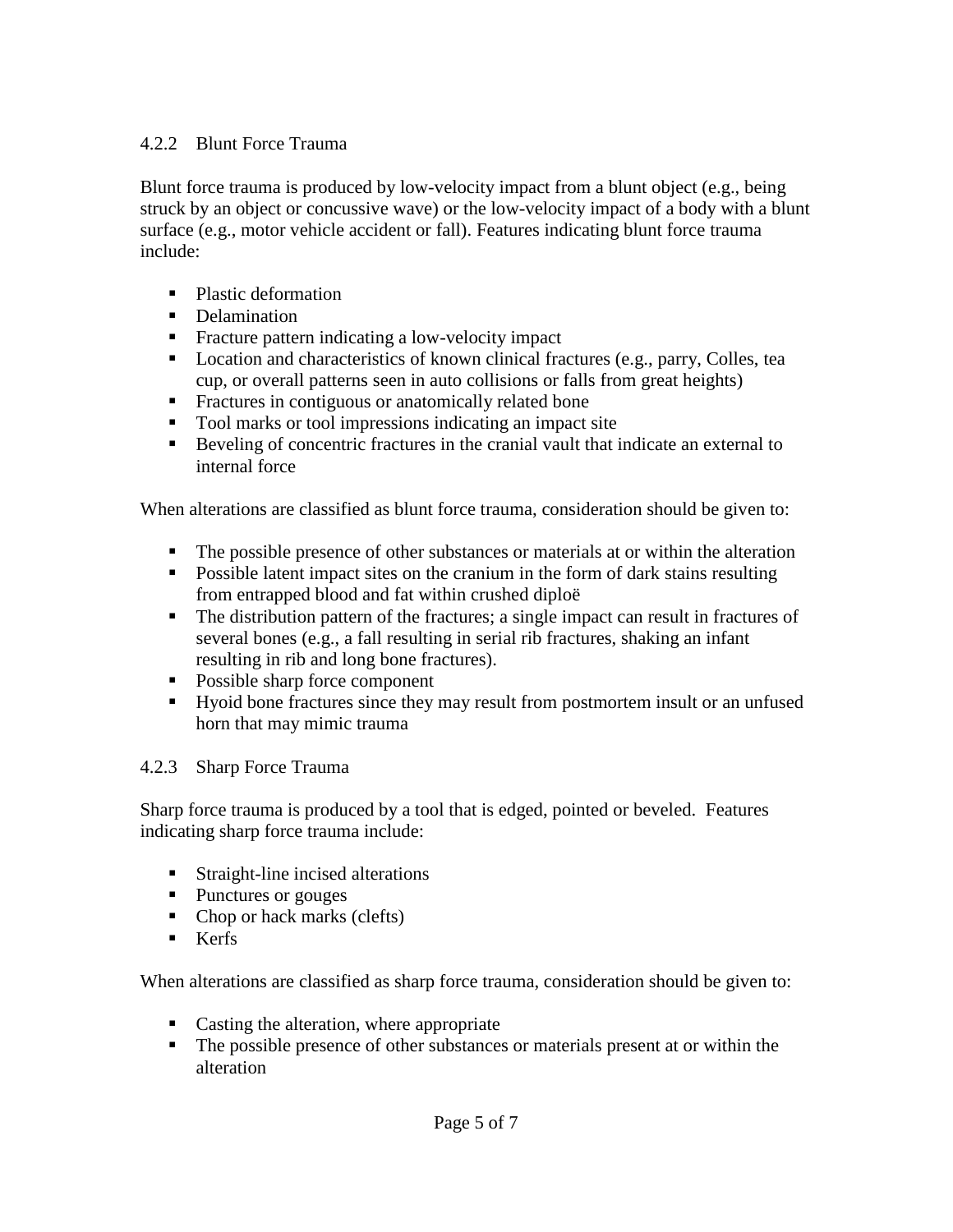- Pseudo-sharp trauma, such as scrape, score and scratch marks, which are not strictly classified as sharp force trauma
- Possible blunt force component
- **Proper terminology to describe alteration and blade dimensions: The alteration is** described in terms of length, width and depth while blades are described in terms of width, thickness and length

#### 4.2.4 Thermal Trauma

Thermal trauma is produced by exposure to high temperature or direct contact with flame. Features indicating thermal trauma include:

- Color changes (e.g., yellow, black, white)
- **Delamination**
- **Burn pattern**
- **Shrinkage**
- Charring or calcination
- $\blacksquare$  Fractures

When alterations are classified as thermal trauma, consideration should be given to:

- Assessing whether a bone was fresh or dry when exposed to heat
- Identification and interpretation of aberrant patterns of burning that may provide information about the death (e.g., lack of pugilistic posture)
- Differentiation of thermal fractures from fractures associated with other types of trauma

## **5.0 Unacceptable Practices**

The following practices are considered unacceptable and should be avoided when analyzing skeletal trauma:

- The use of terms considered inflammatory or indicating a particular outcome such as "victim" (vs. "decedent"), "weapon" (vs. "tool or "object"), "violent", "fatal," "suffer" (as in "suffered an injury") and "lethal"
- Speculation as to the ultimate cause of antemortem trauma except in cases that show identifiable patterning or radiographic evidence of identifiable foreign bodies
- Over-reaching, narrowly restricted, and/or unsupportable results. When uncertain, simply describe alterations
- Use of the term "ballistics" to refer to "gunshot wound." The term "ballistics" refers to the study of bullet behavior within a firearm (internal ballistics), in flight (external ballistics), or within the target (terminal ballistics)
- Identification of bullet caliber from measurement of the entrance wound defect
- Estimation of muzzle distance to target